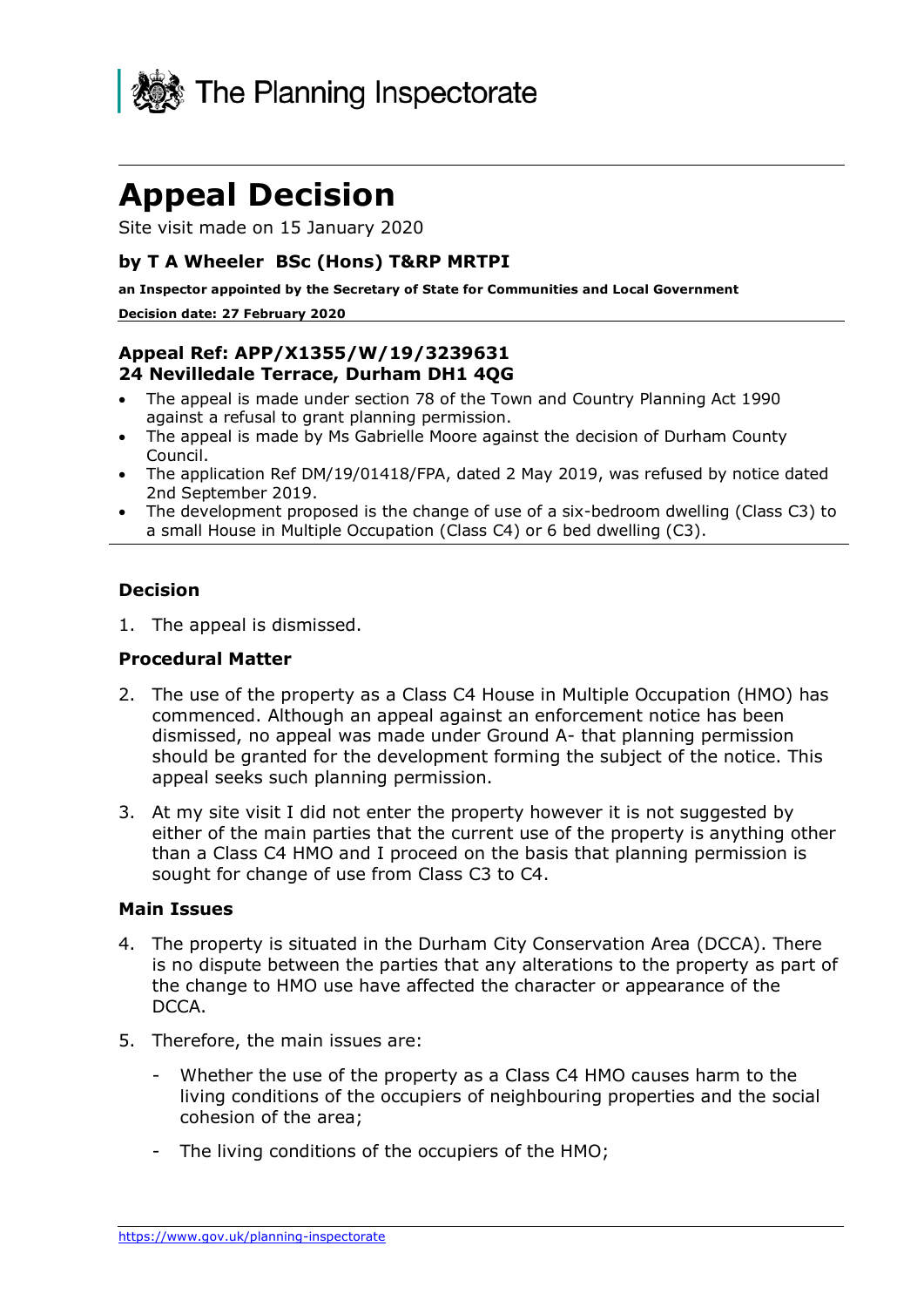#### **Reasons**

6. The appeal property is a 2 storey<sup>1</sup> mid terrace property. It can be accessed via a front door on to a path which runs the length of the terrace and from the lane to the rear, Summerville, where there is a garage. To the opposite side of the lane are houses at Briardene. According to the submitted plans, the property has 6 bedrooms, a communal lounge, kitchen and dining room and wc/shower rooms at ground floor and first floor.

#### *Living Conditions and Social Cohesion*

- 7. The neighbouring property at no 25 is also in C4 use and that at no 23 is a C3 dwelling. Whilst the appellant has stated that the HMO use of the property is not exclusive to students, it is not suggested that the property is presently occupied other than as student accommodation.
- 8. The proposal should primarily be assessed against the adopted development plan policies. Whilst the City of Durham Local Plan<sup>2</sup> (CDLP) policies are out of date, they must still be accorded some weight. The Council also has an approved an Interim Policy on Student Accommodation<sup>3</sup> (IPSA). This seeks to impose a 10% limitation on the total number of properties comprising HMOs within 100m of an application site. The 10% threshold is based on the findings of a report produced by the National HMO Lobby<sup>4</sup> in 2008. The report identified 10% as the level at which the proportion of HMO in relation to other housing can result in communities becoming unbalanced and give rise to problems which can lead to a break down in community cohesion.
- 9. The appellant refers to an appeal decision<sup>5</sup> where permission was granted for an extension to a HMO to support the argument that only limited weight should be given to the IPSA. The Inspector regarded CDLP Policy H9 as being more permissive than IPSA, given that the 10% limitation on properties within 100m comprising HMO use referred to in the IPSA does not form part of the CDLP Policy. Whilst that is the case, the IPSA is a more up to date document than the CDLP and represents the Council's settled position on the issue of student accommodation. It is akin to supplementary planning guidance and, as my colleague suggested, should not be taken as a moratorium on any proposed HMO uses within Durham City where the 10% threshold would be exceeded.
- 10. The Council approved the IPSA following public consultation and the 10%/100m threshold represents a level of student occupation which the Council considers to be benign in terms of effects on the housing mix in a given area. It is not disputed that the level of HMO use in the 100m radius of the property is around 30%, equating to 30 properties out of a total of 98. The addition of the appeal property to the situation would result in a small increase in the % figure<sup>6</sup>. That may be so, however it would contribute to a further imbalance in the housing mix compared to the threshold identified in the IPSA.

<sup>&</sup>lt;sup>1</sup> With attic storey

<sup>&</sup>lt;sup>2</sup> Adopted May 2004

<sup>&</sup>lt;sup>3</sup> Dated April 2016

<sup>4</sup> National HMO Lobby – Balanced Communities and Studentification Problems and Solutions 2008

 $5$  Appeal ref. APP/X1355/W/16/3160444 dated 9 February 2017 - 40 Hawthorn Terrace

<sup>6</sup> The appellant states this would be 3% of student exemption properties and 1% of the total no. of properties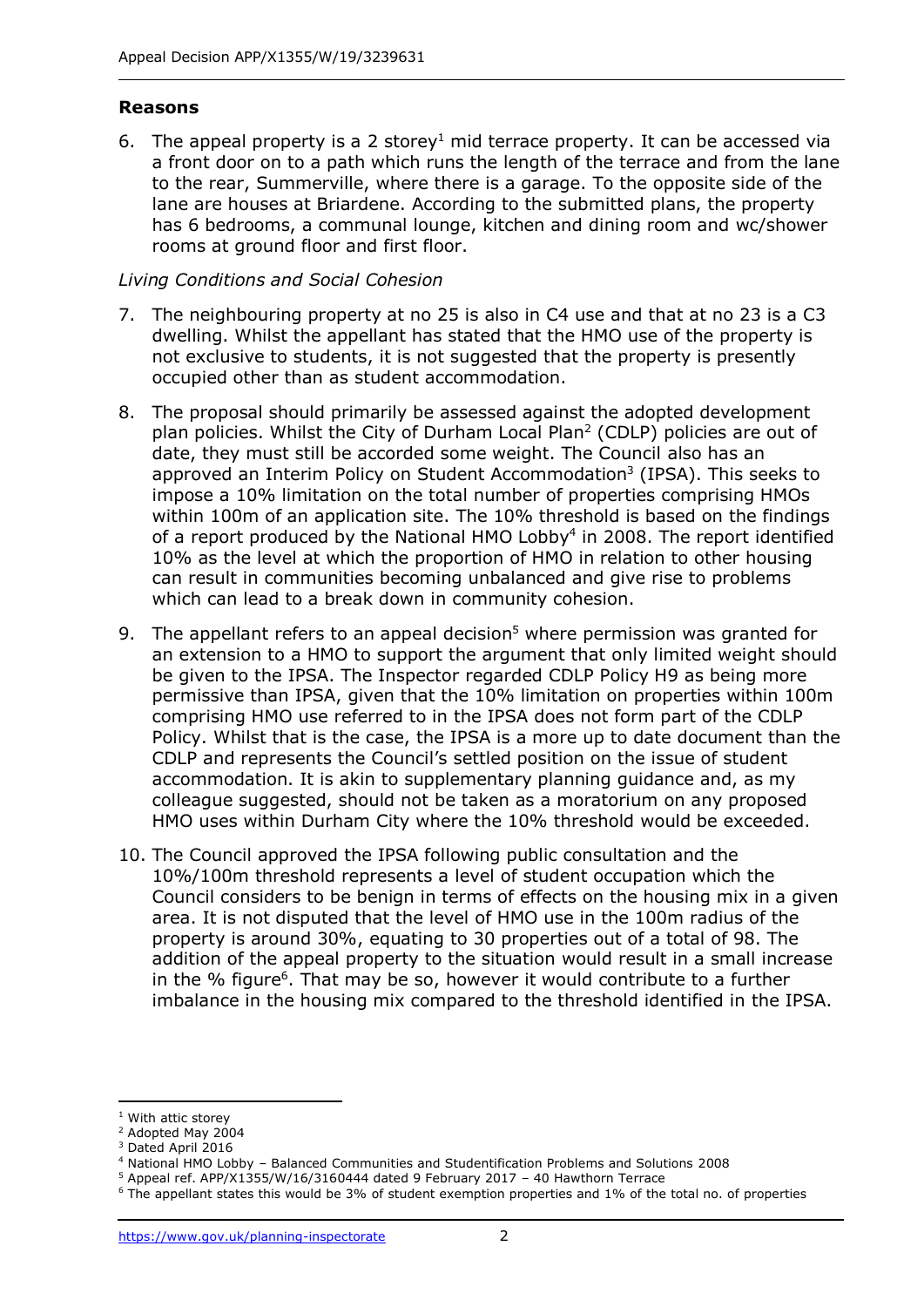- 11. In the area around the appeal property the balance remains decisively in favour of C3 family use. The Council refers to an appeal decision<sup>7</sup> where the Inspector took the view that whilst 39% of the properties within 100m of the property were in HMO use the addition of more C4 uses would have a harmful effect on the housing mix, making it less attractive as a place to live for families and other non-student residents. The circumstances of the case were different to this appeal in a number of respects, including that both a change of use of dwelling to HMO was proposed, and a new build unit. Nonetheless, the same principle applies in the current appeal that allowing further incremental changes of use from C3 to C4, even where the existing level of the latter is significantly above the 10% threshold<sup>8</sup>, can further imbalance the housing mix to the detriment of the social cohesion of an area.
- 12. The appellant contends that the approach in the IPSA, based on assessing the cumulative impact of HMOs, is at odds with the Framework, which only mentions residual cumulative impacts in relation to transport<sup>9</sup>. The contention is not factually correct as there are other references in the Framework to cumulative effects and impact. In any even the Framework should be read as a whole and the absence of reference to cumulative effects in paragraph 127 does not preclude the possibility that they can be an important material consideration.
- 13. I have limited information before me concerning the effects that the current HMO use of the property has on the nearby residents in terms of noise and disturbance. Given the inevitable changes in the students accommodated in the HMO from time to time, it is likely that such problems will fluctuate depending on the time of year and the lifestyle of the individuals. There is also no assurance that a household occupied by 6 persons from the same family could not give rise to some noise and disturbance from comings and goings from the property at unsocial hours. However, the propensity for such issues to arise is greater in the case of student HMO use because of the fragmented nature of such households. The IPSA states that there can be an adverse effect on the living conditions of residents where such use becomes dominant in an area. Policy H13 of the CDLP requires that these effects should not be significant, which they have the potential to be, depending upon the neighbourliness of the occupiers of the HMO.
- 14. A condition is suggested which would require a management plan to be agreed with the Council were I to be minded to allow the appeal. Such a management plan would require a point of contact to be maintained for residents to get in touch with the landlord when problems such as late night disturbance occurs. There is also a Durham University Code of Conduct for students living out of college, although I have not been provided with a copy. However a management plan would essentially be a reactive process which would be unlikely to be effective in controlling the behaviour of the occupiers of the HMO at all times. Even with the guidance provided in the Code of Conduct there is every likelihood that the use of the property as a student HMO would from time to time give rise to some problems of noise and disturbance.

<sup>7</sup> Appeal ref: APP/X1355/W/19/3234988 dated 25 November 2019 – 36 The Hallgarth

<sup>&</sup>lt;sup>8</sup> The IPSA, Part A e) acknowledges that where an area already has such a high concentration of HMOs that the conversion of remaining C3 dwellings will not cause harm changes from C3 to C4 will not be resisted. <sup>9</sup> National Planning Policy Framework February 2019 paragraph 109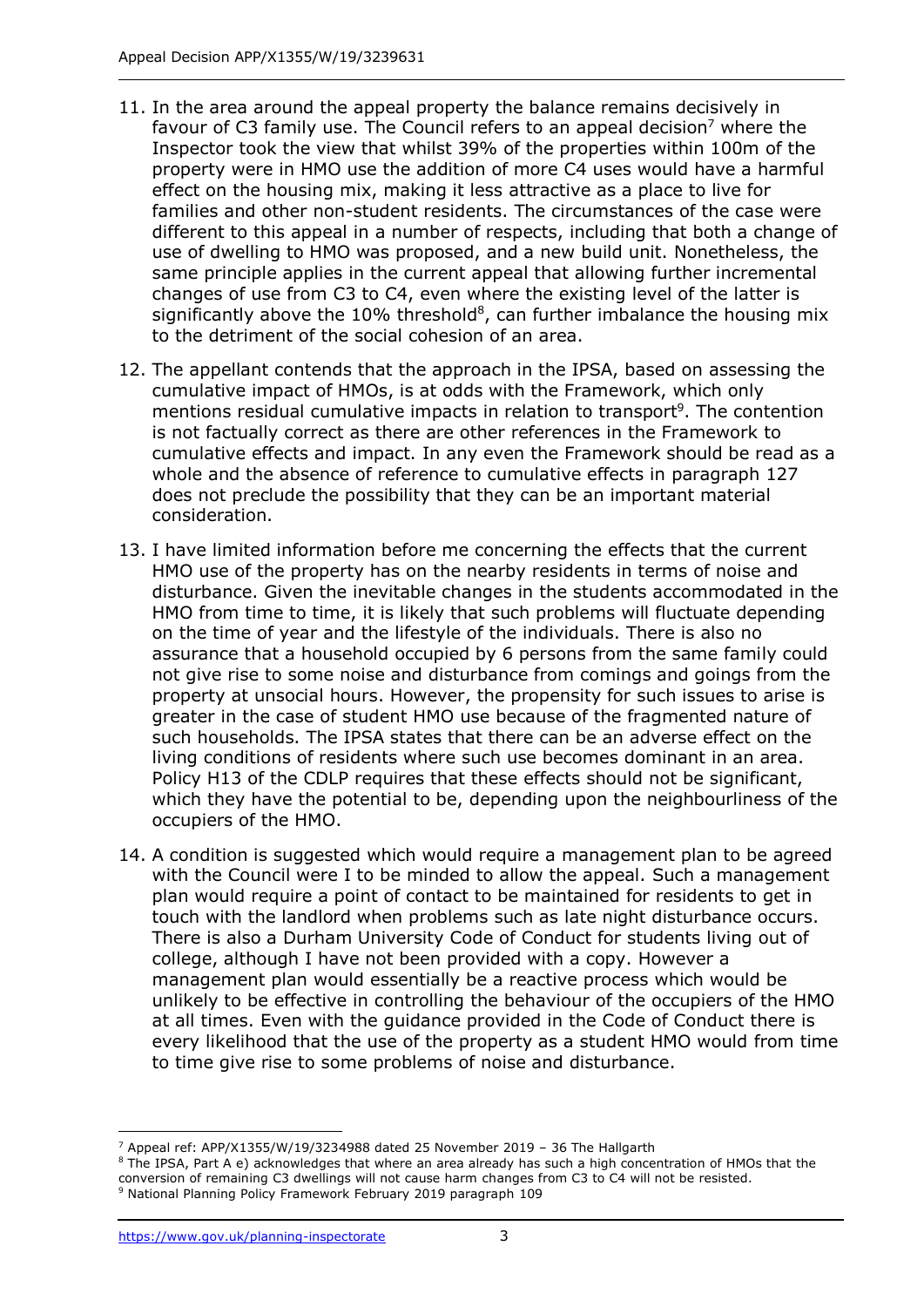- 15. It would be possible to provide additional noise insulation within the property which could mitigate some noise transmission to those either side. However, that would not overcome any problems of noise and disturbance resulting from comings and goings from the property or activity in the garden area.
- 16. I therefore conclude on this main issue that the proposal would lead to harm to the living conditions of the occupiers of neighbouring properties and the social cohesion of the area, contrary to the requirements of Policy H9 of the CDLP which requires, amongst other things, that the conversion of houses to use as a HMO should only be permitted where there will be no adverse effects on the amenity of nearby residents, and should not result in concentrations of such uses, and the associated IPSA which complements local plan policy; and Policy H13 and paragraph 127 of the Framework which require that development should provide a high standard of amenity for residents.

#### *The living conditions of the occupiers of the HMO*

- 17. The plans which were originally submitted showed one bedroom that would be of insufficient size to not meet the Council's licensing standards. The drawings also showed no window to the dining room area. Amended plans have been submitted that address these points and on my site visit I observed that the dining room window was in situ.
- 18. The Council does not amplify the comments made in the planning officer report in relation to this main issue and suggests that should the appeal be allowed I attach a condition requiring the development to be carried out in accordance with the plans submitted with the appeal.
- 19. In the absence of further evidence on these points I conclude that the proposal, as amended, would provide satisfactory living conditions for the occupiers of the HMO and would comply with Policy H9 (1) of the CDLP and paragraph 127 of the Framework which require, amongst other things that development should provide a high standard of amenity for occupiers of the development.

## **Other matters**

20. The possible effects of additional vehicles coming and going from the property is a local concern. Parking in Summerville is subject to a residents' permit scheme but it was evident on my visit that access can awkward at times, for example when delivery vans are in the lane. The appellant refers me to another appeal decision<sup>10</sup> for the erection of a 6 bedroom HMO where the Inspector acknowledged that the demand for parking would not necessarily be less were the property to be say a family dwelling where adult children live at home. The circumstances of the two cases are rather different, however I agree with the point made by my colleague that it is possible that the needs of some families with older children living at home may also increase the competition for onstreet parking.

 $10$  Appeal ref: APP/X1355/W/17/3168117 dated 9 August 2017 - 97 Gilesgate